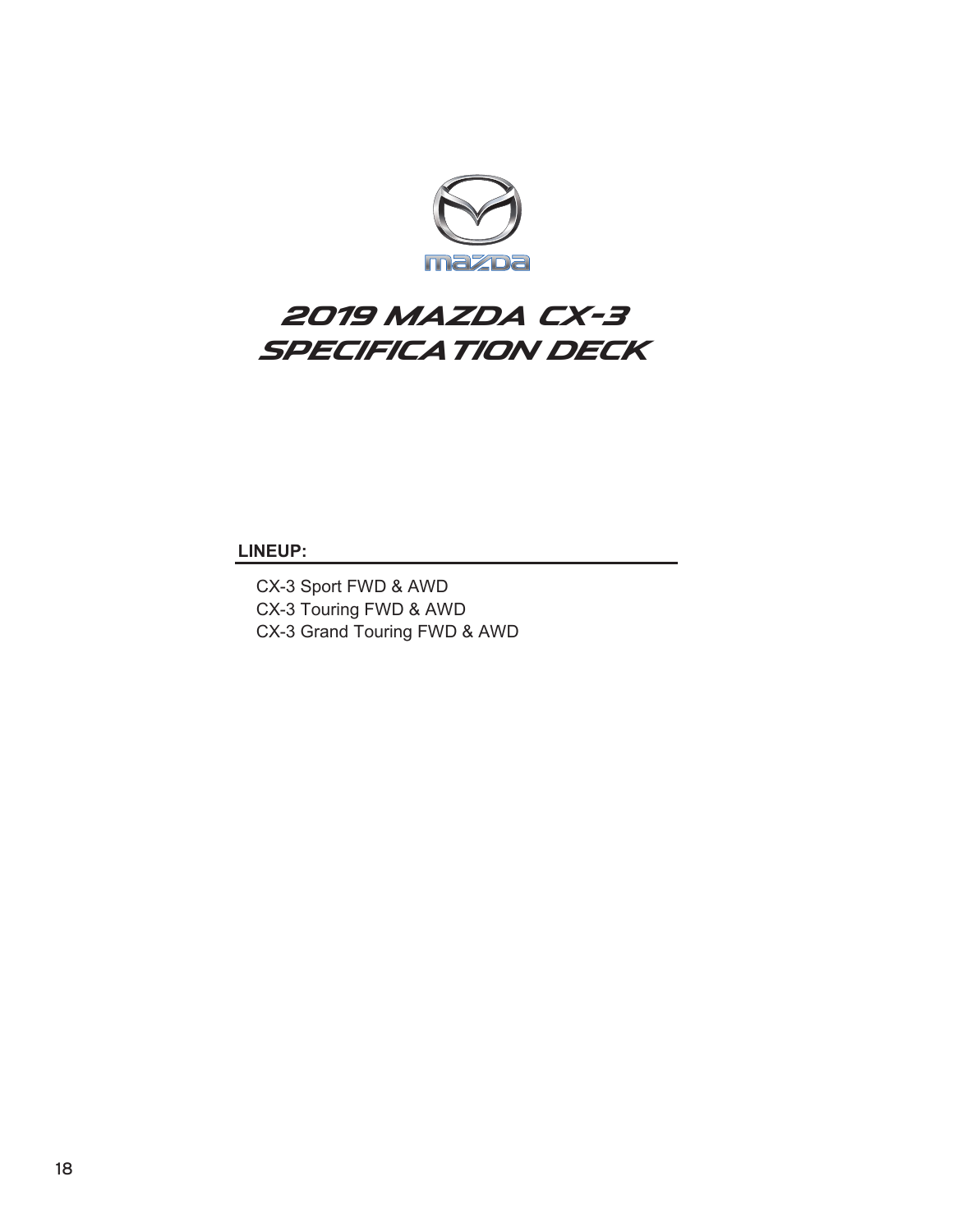| 2019 MAZDA CX-3<br><b>PRODUCT CHANGES</b>                                                                                                                                                                                                                                                                                                                                                                                                                                                                                                                                                                                                                                                                                                                                                                                                                                   |                                                                                                                                                                                                                                                                                                                                                                                                                                                                                                           |  |  |  |  |
|-----------------------------------------------------------------------------------------------------------------------------------------------------------------------------------------------------------------------------------------------------------------------------------------------------------------------------------------------------------------------------------------------------------------------------------------------------------------------------------------------------------------------------------------------------------------------------------------------------------------------------------------------------------------------------------------------------------------------------------------------------------------------------------------------------------------------------------------------------------------------------|-----------------------------------------------------------------------------------------------------------------------------------------------------------------------------------------------------------------------------------------------------------------------------------------------------------------------------------------------------------------------------------------------------------------------------------------------------------------------------------------------------------|--|--|--|--|
| <b>OVERVIEW</b>                                                                                                                                                                                                                                                                                                                                                                                                                                                                                                                                                                                                                                                                                                                                                                                                                                                             |                                                                                                                                                                                                                                                                                                                                                                                                                                                                                                           |  |  |  |  |
| <b>MODEL / SERIES / AVAILABILITY</b><br>$\bullet$ None                                                                                                                                                                                                                                                                                                                                                                                                                                                                                                                                                                                                                                                                                                                                                                                                                      | <b>POWER TRAIN CHANGES</b><br>• PE Upgrade (148hp, 146lb-ft torque) (All Trims)<br>• Improve NVH / Handling Performance / Ride Comfort (All trims)                                                                                                                                                                                                                                                                                                                                                        |  |  |  |  |
| <b>EXTERIOR CHANGES</b><br>Add<br>• Change Grille Shape (All Trims)<br>• Change Front Turn/Fog Bezel Color (Touring, GT)<br>• Change 18" Alloy Wheel Design (Touring, GT)<br>• Change LED Taillight Shape (GT)<br>• Add Piano Black Pillar Garnish (Touring, GT)<br>• Add Front Bumper & Side Molding Chrome Garnish (GT)                                                                                                                                                                                                                                                                                                                                                                                                                                                                                                                                                   | <b>INTERIOR CHANGES</b><br>Add<br>• Add Center armrest with console storage (All trims)<br>• Add Rear center armrest with 2 cup holders (All trims)<br>• Add Electronic Parking brake w/Auto-hold (All trims)<br>• Color change of Deco-panel/Louver Ring/Door Trim (All trims)<br>• Change Decoration Panel Shape (All trims)<br>• Add Full Leather Seats (GT)<br>• Add Manual Passenger Seat Lifter (Touring, GT)<br>Deleted<br>• Drop Manual Parking Brake (All Trims)<br>• Drop CD Player (All Trims) |  |  |  |  |
| <b>NEW PACKAGE / OPTION CHANGES</b><br>Add<br>• Sport i-AS package includes Smart Brake Support System with<br>collision warning, Mazda Radar Cruise Control with stop & go<br>function, Lane Departure Warning, Advanced Smart City Brake<br>Support with pedestrian detection, High Beam Control,<br>Adaptive Front Lighting System, LED Headlights, Led Taillights<br>Heads-Up Display, Auto A/C, Rain-sensing Wipers<br>Auto Headlights On/Off                                                                                                                                                                                                                                                                                                                                                                                                                          | • Drop Half Leather Seat (GT)<br><b>COLOR &amp; TRIM</b><br>• New Soul Red Crystal Metallic (All Trims)                                                                                                                                                                                                                                                                                                                                                                                                   |  |  |  |  |
| • Touring i-AS package includes Smart Brake Support System with<br>collision warning, Advanced Smart City Brake with pedestrian<br>detection, Mazda Radar Cruise Control with stop & go function,<br>Lane Daparture Warning, High Beam Control, Adaptive Front<br>Lighting System, LED Headlights, LED Taillights, Active Driving<br>Display<br>• Touring Preferred Equipment package now includes power moonroof,<br>Bose audio w/7 speakers, Sirius satellite radio, HD radio,<br>Cargo Tonneau Cover<br>• GT Premium package now includes 6-way Adjustable Power Driver's<br>seat, Driver's power lumbar support, Driver's seat memory,<br>Heated steering wheel, Traffic Sign Recognition, Auto-dimming<br>rearview mirror<br>Deleted<br>• Mazda Radar Cruise Control, Smart Brake Support System,<br>with collison warning, Lane Departure Warning, High Beam Control, | <b>SAFETY CHANGES</b><br>Adds<br>• Direct Tire Pressure Monitoring System (All trims)<br>• Blind Spot Monitoring (Sport)<br>• Rear Cross Traffic Alert (Sport)<br>• Smart Brake Support System with collision warning (GT)<br>• Mazda Radar Cruise Control with stop & go (GT)<br>Lane Departure Warning (GT)<br>• High Beam Control (GT)<br>• Advanced Smart City Brake Support w/Pedestrian Detection (GT)                                                                                              |  |  |  |  |
| Distance Recognition Support System are no longer in GT Premium<br>Package                                                                                                                                                                                                                                                                                                                                                                                                                                                                                                                                                                                                                                                                                                                                                                                                  | <b>Product Changes and Features Availability</b>                                                                                                                                                                                                                                                                                                                                                                                                                                                          |  |  |  |  |
|                                                                                                                                                                                                                                                                                                                                                                                                                                                                                                                                                                                                                                                                                                                                                                                                                                                                             | Features, options and package content subject to change.                                                                                                                                                                                                                                                                                                                                                                                                                                                  |  |  |  |  |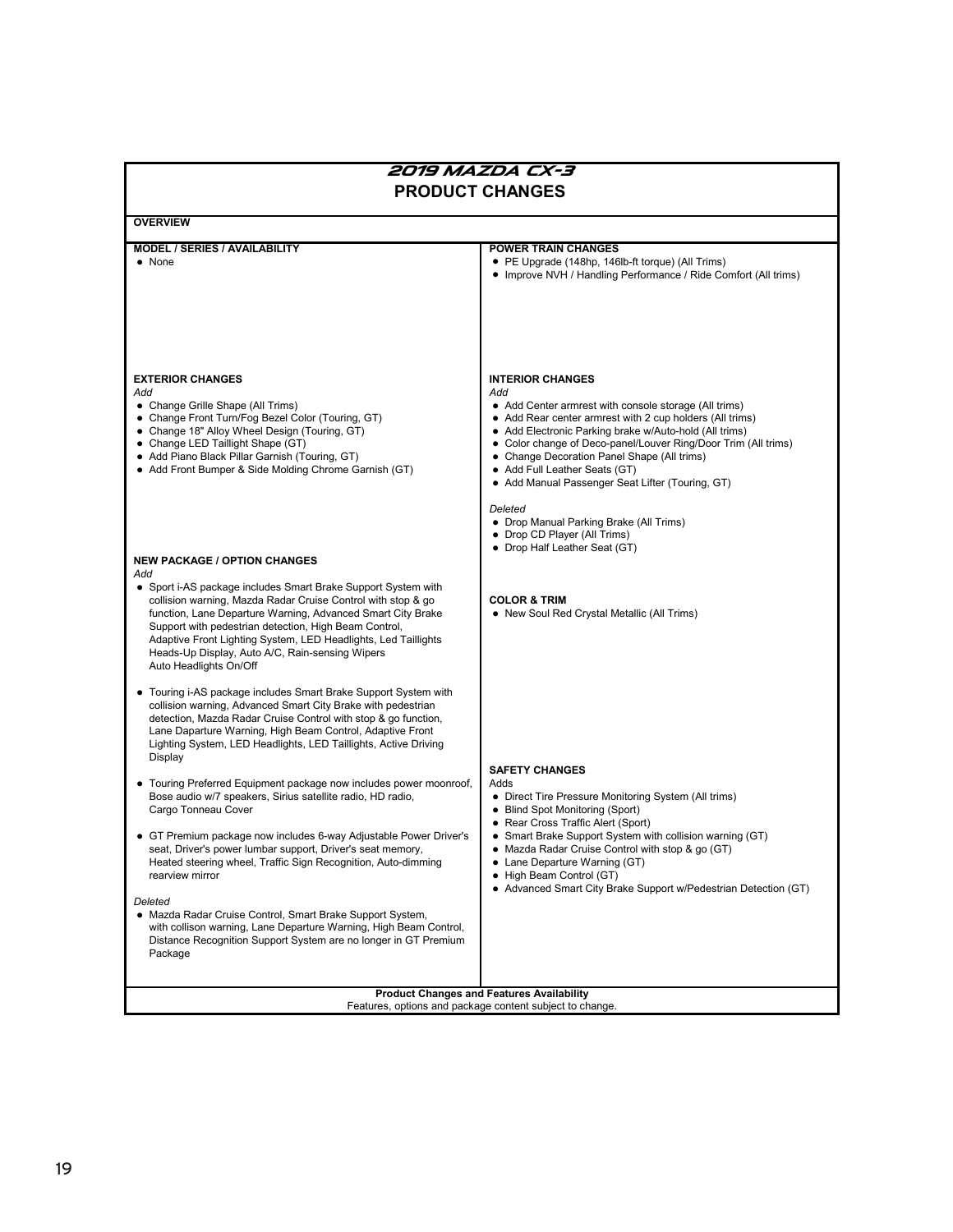| 2019 MAZDA CX-3                                                                                                                                                                                                                                                                                                                                                                                                                                                                                                                                                                                                                                                                                                                                                                                                                                                                                                                                                                                                                                                                                                                                                                                                                                                                                                                                                                                                     |                                                                                                                                                                                                                                                                                                                                                                                                                                                                    |                                                                                                                                                                                                                                                                                                                                                                                                   |  |  |
|---------------------------------------------------------------------------------------------------------------------------------------------------------------------------------------------------------------------------------------------------------------------------------------------------------------------------------------------------------------------------------------------------------------------------------------------------------------------------------------------------------------------------------------------------------------------------------------------------------------------------------------------------------------------------------------------------------------------------------------------------------------------------------------------------------------------------------------------------------------------------------------------------------------------------------------------------------------------------------------------------------------------------------------------------------------------------------------------------------------------------------------------------------------------------------------------------------------------------------------------------------------------------------------------------------------------------------------------------------------------------------------------------------------------|--------------------------------------------------------------------------------------------------------------------------------------------------------------------------------------------------------------------------------------------------------------------------------------------------------------------------------------------------------------------------------------------------------------------------------------------------------------------|---------------------------------------------------------------------------------------------------------------------------------------------------------------------------------------------------------------------------------------------------------------------------------------------------------------------------------------------------------------------------------------------------|--|--|
| <b>PRODUCT SUMMARY</b>                                                                                                                                                                                                                                                                                                                                                                                                                                                                                                                                                                                                                                                                                                                                                                                                                                                                                                                                                                                                                                                                                                                                                                                                                                                                                                                                                                                              |                                                                                                                                                                                                                                                                                                                                                                                                                                                                    |                                                                                                                                                                                                                                                                                                                                                                                                   |  |  |
| The following equipment is standard as indicated. Each series includes the standard equipment of the previous series, except where<br>additions / exceptions are noted.                                                                                                                                                                                                                                                                                                                                                                                                                                                                                                                                                                                                                                                                                                                                                                                                                                                                                                                                                                                                                                                                                                                                                                                                                                             |                                                                                                                                                                                                                                                                                                                                                                                                                                                                    |                                                                                                                                                                                                                                                                                                                                                                                                   |  |  |
| <b>Sport</b>                                                                                                                                                                                                                                                                                                                                                                                                                                                                                                                                                                                                                                                                                                                                                                                                                                                                                                                                                                                                                                                                                                                                                                                                                                                                                                                                                                                                        | <b>Touring</b>                                                                                                                                                                                                                                                                                                                                                                                                                                                     | <b>Grand Touring</b>                                                                                                                                                                                                                                                                                                                                                                              |  |  |
| <b>Functional / Powertrain</b><br>· SKYACTIV-G 2.0L 4-cylinder engine<br>● 148 HP @ 6000 rpm<br>● 146 lb-ft Torque @ 2800 rpm<br>SKYACTIV®-Drive 6-speed AT with manual-shift mode<br>and Sport mode<br>ABS with Electronic Brakeforce Distribution (EBD) and<br><b>Brake Assist</b><br>Front Wheel Drive (FWD) or Active Torque-Split All-Wheel<br>Drive (AWD)<br>· Dynamic Stability Control (DSC)<br>· Traction Control System (TCS)<br>• Direct Tire Pressure Monitoring System (TPMS)<br>· Power-assisted ventilated front & solid rear disc brakes<br>· Hill Launch Assist<br>· Electronic Parking Brake w/Auto-hold<br><b>Exterior</b><br>· 16" Alloy wheels<br>· 215/60R16 all season tires<br>· Daytime running lights (DRL)<br>· Halogen headlights<br>· Power side view mirrors<br>· Body color side mirrors with turn lamps<br>· Body color door handles<br>· Dual stainless steel exhaust outlets<br>• Roof spoiler<br>· Variable intermittent windshield wipers<br>• Rear Window Wiper<br>· Automatic headlight shutoff<br>· Color key shark fin antenna<br>Interior<br>• 5 passenger seating capacity<br>· Cloth seats w/passenger front seatback map pocket<br>· 6-way manual adjustable driver's seat<br>· Air Conditioning - manual                                                                                                                                                               | (changes over Sport)<br><b>Functional / Powertrain</b><br><b>Exterior</b><br>٠<br>18" alloy wheels<br>$\bullet$<br>215/50R18 all season tires<br>Heated exterior side mirrors<br>٠<br>Headlights - automatic on/off<br>٠<br>Rain-sensing wipers<br>$\bullet$<br>Piano Black Pillar Garnish<br>Interior<br>• Leatherette/Cloth seating surfaces<br>Heated seat - driver & passenger<br>Mazda Advanced Keyless Entry<br>$\bullet$<br>Leather shift knob<br>$\bullet$ | (changes over Touring)<br><b>Functional / Powertrain</b><br>Exterior<br>· Power moonroof<br>• LED combination taillights<br>LED headlights with Auto Leveling<br>LED daytime running lights<br>LED fog lights<br>Front Bumper & Side Molding Chrome Garnish<br>Interior<br><b>Leather-trimmed seats</b><br>٠<br>Navigation<br>Bose audio w/7 speakers<br>SIRIUS radio w/4 month subscription<br>٠ |  |  |
| . 7" full-color touchscreen display with multi-function<br>Commander conrtrol<br>AM / FM audio with Automatic Level Control (ALC) w/ 6-<br>speakers & digital clock<br>● MAZDA CONNECT™ infotainment system<br>· Infotainment system voice command<br>- Radio Broadcast Data System program information<br>- Aha™ internet radio integration<br>- Pandora® internet radio integration<br>- Stitcher™ internet radio integration<br>- SMS text message audio delivery and reply<br>- E911 automatic emergency notification<br>· Bluetooth hands free phone & audio<br>· Auxiliary audio Input jack<br>$\bullet$ USB<br>• Keyless Entry<br>• Push button start<br>· Cruise control<br>• Center armrest with console storage<br>. Rear center armrest with 2 cup-holders<br>· Auto door locks (speed and transmission sensitive)<br>. Pwr door locks w/2-stage unlocking & central locking<br>Power windows with one-touch auto open/close front driver<br>side window<br>Urethane wrapped steering wheel with controls for cruise,<br>audio and bluetooth<br>. Tilt and telescoping steering column<br>• Carpeted floor mats<br>• Trip computer<br>· Exterior temperature display<br>· Black gauge faces with white lettering<br>• Cupholders - Front 2<br>• Dual covered vanity mirrors<br>· Rear seat folding asymmetrical (60/40)<br>· Adjustable outboard rear seat headrests<br>• 12 volt power outlet - (front) | $\bullet$<br>Leather wrapped steering wheel<br>Overhead console with sunglass holder<br>٠<br>$\bullet$<br>Seat warmer adjustment (3 level)<br>Automatic climate control<br><b>Manual Passenger Seat Lifter</b>                                                                                                                                                                                                                                                     | $\bullet$<br>HD Radio<br>Paddle shifters on steering wheel<br>٠<br>Rear Tonneau Cover<br><b>Active Driving Display</b>                                                                                                                                                                                                                                                                            |  |  |
| Safety<br>Rear View Camera<br>• 3-point safety-belts for all seat positions<br>• Advanced dual front air bags (SRS)<br>• Collapsible steering column<br>Front side-impact air bags and side air curtains (front and<br>rear) with roll-over protection<br>• Engine immobilizer anti-theft system<br>• Front safety-belt pretensioners with force limiters<br>· Side-impact door beams<br>· Fold-away brake pedal assembly<br>• LATCH rear child safety seat anchors and tethers<br>• Smart City Brake Support System (SCBS)<br>• Blind Spot Monitor (BSM)<br>· Rear Cross Traffic Alert (RCTA)<br><b>Product Changes and Feature Availability</b><br>Features, options and package content subject to change.                                                                                                                                                                                                                                                                                                                                                                                                                                                                                                                                                                                                                                                                                                       | Safety                                                                                                                                                                                                                                                                                                                                                                                                                                                             | Safety<br>• Adaptive Front-lighting System (AFS)<br>• Smart Brake Support (SBS) with collision warning<br>Mazda Radar Cruise Control with stop & go function<br>$\bullet$<br>(MRCC)<br>$\bullet$<br>Lane Departure Warning (LDW)<br><b>High Beam Control (HBC)</b><br>٠<br>Advanced Smart City Brake Support w/Pedestrian<br><b>Detection</b>                                                     |  |  |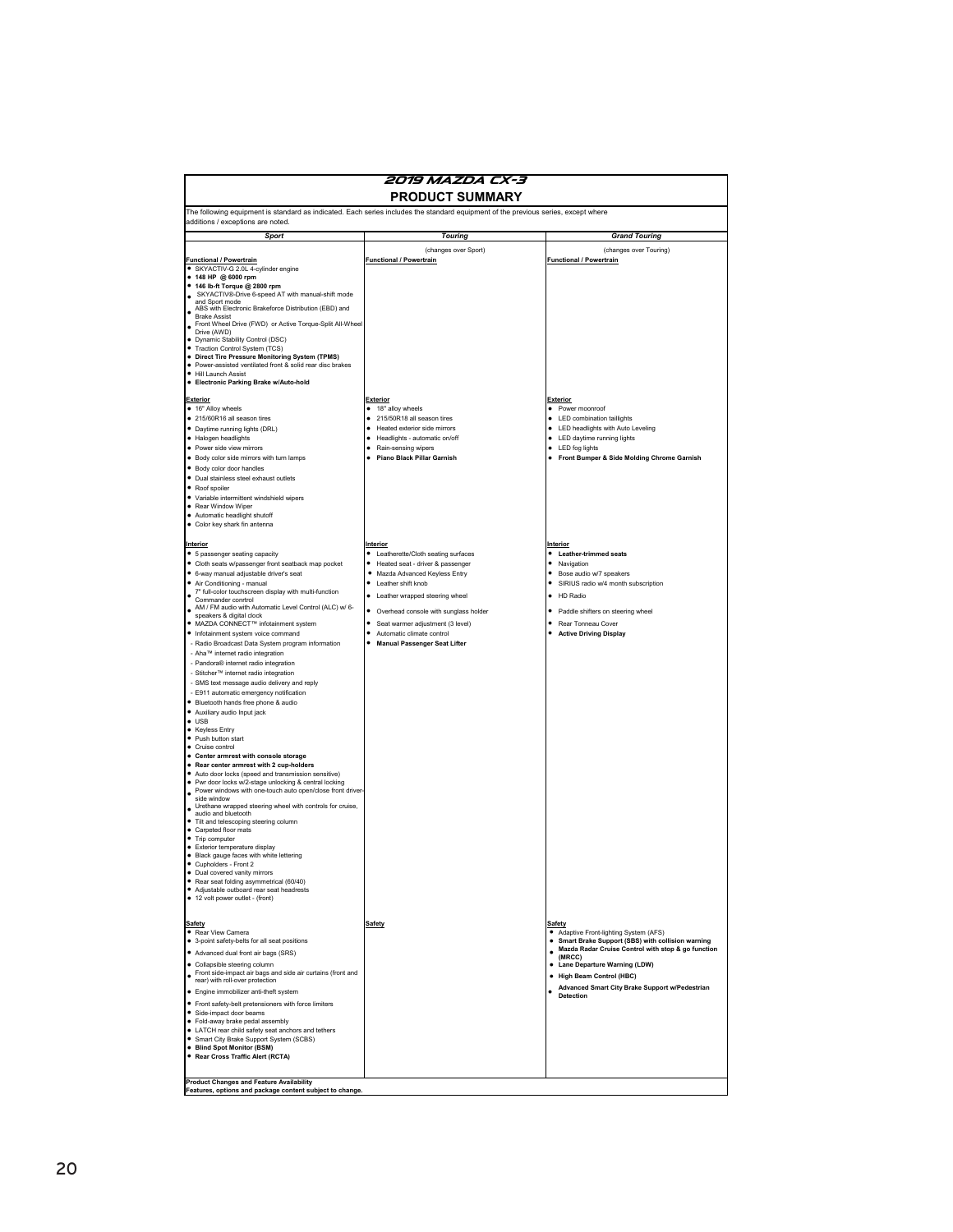| 2019 MAZDA CX-3                                                                                                                                        |                         |                          |                         |  |
|--------------------------------------------------------------------------------------------------------------------------------------------------------|-------------------------|--------------------------|-------------------------|--|
|                                                                                                                                                        | <b>Sport</b>            | <b>Touring</b>           | <b>Grand Touring</b>    |  |
| <b>EQUIPMENT &amp; FEATURES</b>                                                                                                                        | 2.0L Normally Aspirated | 2.0L Normally Aspirated  | 2.0L Normally Aspirated |  |
|                                                                                                                                                        | · 148HP                 | 148HP                    | 148HP                   |  |
| Std -- Standard; Pkg -- Package                                                                                                                        |                         |                          |                         |  |
| <b>ENGINE &amp; TRANSMISSION</b><br>SKYACTIV-G 2.0L 4-cylinder engine                                                                                  | Std                     | Std                      | Std                     |  |
| Engine cover - SKYACTIV-G urethane                                                                                                                     | Std                     | Std                      | Std                     |  |
| Dual stainless steel exhaust outlets<br>Front Wheel Drive                                                                                              | Std<br>Std              | Std<br>Std               | Std<br>Std              |  |
| -ACTIV all-wheel-drive system                                                                                                                          | Available               | Available                | Available               |  |
| Transmission, SKYACTIV®-Drive 6-speed AT with manual-shift mode and Sport mode<br><b>SUSPENSION &amp; CHASSIS</b>                                      | Std                     | Std                      | Std                     |  |
| Power-assisted rack-and-pinion steering with engine-speed-sensing variable assist<br>Independent front MacPherson strut suspension with stabilizer bar | Std<br>Std              | Std<br>Std               | Std<br>Std              |  |
| <b>Torsion Beam rear suspension</b>                                                                                                                    | Std                     | Std                      | Std                     |  |
| Brakes, Power-assisted ventilated front disc/solid rear disc                                                                                           | Std<br>Std              | Std<br>Std               | Std<br>Std              |  |
| Anti-lock Brake System (ABS) w/ Electronic Brakeforce Distribution (EBD) and Brake Assist<br>Dynamic Stability Control (DSC)                           | Std                     | Std                      | Std                     |  |
| Traction Control System (TCS)<br>Hill Launch Assist                                                                                                    | Std<br>Std              | Std<br>Std               | Std<br>Std              |  |
| 16 x 6 inch aluminum alloy wheels                                                                                                                      | Std                     | ٠                        | ٠                       |  |
| P215/60 R16                                                                                                                                            | Std<br>$\blacksquare$   | $\overline{\phantom{a}}$ | Std                     |  |
| 18 x 7 inch aluminum alloy wheels<br>P215/50 R18                                                                                                       | $\sim$                  | Std<br>Std               | Std                     |  |
| Temporary Spare Tire<br><b>EXTERIOR FEATURES</b>                                                                                                       | Std                     | Std                      | Std                     |  |
| Antenna, roof-mounted shark fin                                                                                                                        | Std                     | Std                      | Std                     |  |
| Brake light - high-mount, interior-type (top of rear window)<br>Bumpers - body-color (front & rear)                                                    | Std<br>Std              | Std<br>Std               | Std<br>Std              |  |
| Daytime Running Lights                                                                                                                                 | Std                     | Std                      |                         |  |
| Daytime Running Lights - LED<br>Door handles - body-color                                                                                              | Std                     | Std                      | Std<br>Std              |  |
| Fog Lamps - LED front                                                                                                                                  |                         | $\sim$                   | Std                     |  |
| Fog Lamps, Bezel - Black<br>Fog Lamps, Bezel - Silver                                                                                                  | Std                     | Std                      | Std                     |  |
| Grille, Front - Black                                                                                                                                  | Std                     | Std                      |                         |  |
| Grille, Front - Silver<br><b>Headlights - Adaptive Front-lighting System (AFS)</b>                                                                     | Pkg                     | Pkg                      | Std<br>Std              |  |
| Headlights - automatic shutoff                                                                                                                         | Std                     |                          |                         |  |
| <b>Headlights - automatic on/off</b><br>Headlights - Clear-lens Halogen                                                                                | Pkg<br>Std              | Std<br>Std               | Std                     |  |
| <b>Headlights - LED with auto leveling</b>                                                                                                             | Pkg                     | Pkg                      | <b>Std</b>              |  |
| Mirrors (Side) - driver & passenger electric remote control, body color with turn signal lamps<br>Mirrors (Side) - Manual Folding                      | Std<br>Std              | Std<br>Std               | Std<br>Std              |  |
| Mirrors (Side) - driver and passenger heated                                                                                                           | $\sim$                  | Std                      | Std                     |  |
| Side Molding Garnish - Black<br><b>Side Molding Garnish - Chrome</b>                                                                                   | Std<br>٠                | Std                      | <b>Std</b>              |  |
| Front Bumper Garnish - Chrome                                                                                                                          | ÷                       | Std                      | Std                     |  |
| Pillar Garbish, Piano Black<br>Spoiler, rear roof                                                                                                      | Std                     | Std                      | Std<br>Std              |  |
| Rear combination lamp, LED type                                                                                                                        | Pkg                     | Pkg                      | Std                     |  |
| Two-speed variable-intermittent front windshield wipers<br>Automatic rain-sensing front windshield wipers                                              | Std<br>Pkg              | <b>Std</b>               | Std                     |  |
| Rear intermittent windshield wiper                                                                                                                     | Std                     | Std                      | Std                     |  |
| <b>COMFORT &amp; CONVENIENCE</b><br>12V power outlet                                                                                                   | Std                     | Std                      | Std                     |  |
| <b>Active Driving Display (ADD)</b>                                                                                                                    | Pkg                     | Pkg                      | Std                     |  |
| Air conditioning with pollen filter - Manual<br>Air conditioning with pollen filter - Automatic                                                        | Std<br>Pkg              | Std                      | Std                     |  |
| Ambient (outside) temperature display                                                                                                                  | Std                     | Std                      | Std                     |  |
| Assist grips, passenger (3)<br>Cargo area light with ON/OFF switch                                                                                     | Std<br>Std              | Std<br>Std               | Std<br>Std              |  |
| Coat hooks (2 rear)                                                                                                                                    | Std                     | Std                      | Std                     |  |
| Cruise control with steering wheel mounted controls<br>Mazda Radar Cruise Control (MRCC) with stop and go function                                     | Std<br>Pkg              | Std<br>Pkg               | Std<br>Std              |  |
| Cupholders, front 2                                                                                                                                    | Std                     | Std                      | Std                     |  |
| Cup holders, front and rear 1-liter bottle holder in doors<br>Dome light                                                                               | Std<br>Std              | Std<br>Std               | Std<br>Std              |  |
| Driver-side footrest                                                                                                                                   | Std                     | Std                      | Std                     |  |
| <b>High Beam Control (HBC)</b><br>Heater/defroster with rear heater ducts                                                                              | Pkg<br>Std              | Pkg<br>Std               | Std<br>Std              |  |
| Map Lights (front)                                                                                                                                     | Std                     | Std                      | Std                     |  |
| Overhead console w/sunglass holder<br>One-touch-open power sliding-glass moonroof with interior sunshade                                               | $\sim$<br>$\sim$        | Std<br>Pkg               | Std<br>Std              |  |
| Power door locks - auto door locks (speed sensitive and transmission sensitive)                                                                        | Std                     | Std                      | Std                     |  |
| Power door locks with 2-stage unlocking<br>Push button start                                                                                           | Std<br>Std              | Std<br>Std               | Std<br>Std              |  |
| Rearview mirror, day/night                                                                                                                             | Std                     | Std                      | Std                     |  |
| Auto-dimming rearview mirror<br>Remote fuel door release                                                                                               | $\sim$<br>Std           | ÷.<br>Std                | Pkg<br>Std              |  |
| Remote keyless illuminated entry system w/ "answer back" feature                                                                                       | Std                     | $\sim$                   |                         |  |
| Remote keyless entry - Mazda Advanced Keyless Entry System<br>Remote rear hatch release (interior switch)                                              | $\sim$<br>Std           | Std<br>Std               | Std<br>Std              |  |
| Rear window defogger                                                                                                                                   | Std                     | Std                      | Std                     |  |
| Steering column, tilt & telescopic<br>Steering Wheel, 3-spoke                                                                                          | Std<br>Std              | Std<br>Std               | Std<br>Std              |  |
| <b>Heated steering wheel</b>                                                                                                                           | ٠                       | ÷.                       | Pkg                     |  |
| Steering wheel, Paddle shifters<br>Steering wheel, mounted controls for audio/cruise/MID/Bluetooth                                                     | Std                     | Std                      | Std<br>Std              |  |
| Center consol armrest with storage                                                                                                                     | Std<br>Std              | Std<br>Std               | Std<br>Std              |  |
| Rear seat center armrest<br>Storage, front seatback map pockets (passenger)                                                                            | Std                     | Std                      | Std                     |  |
| Storage, glove compartment (no illumination)                                                                                                           | Std                     | Std                      | Std                     |  |
| <b>Tonneau Cover</b><br>Vanity mirrors - dual covered                                                                                                  | Std                     | Pkg<br>Std               | Std<br>Std              |  |
| Windows - Power with one-touch auto open/close driver-side                                                                                             | Std                     | Std                      | Std                     |  |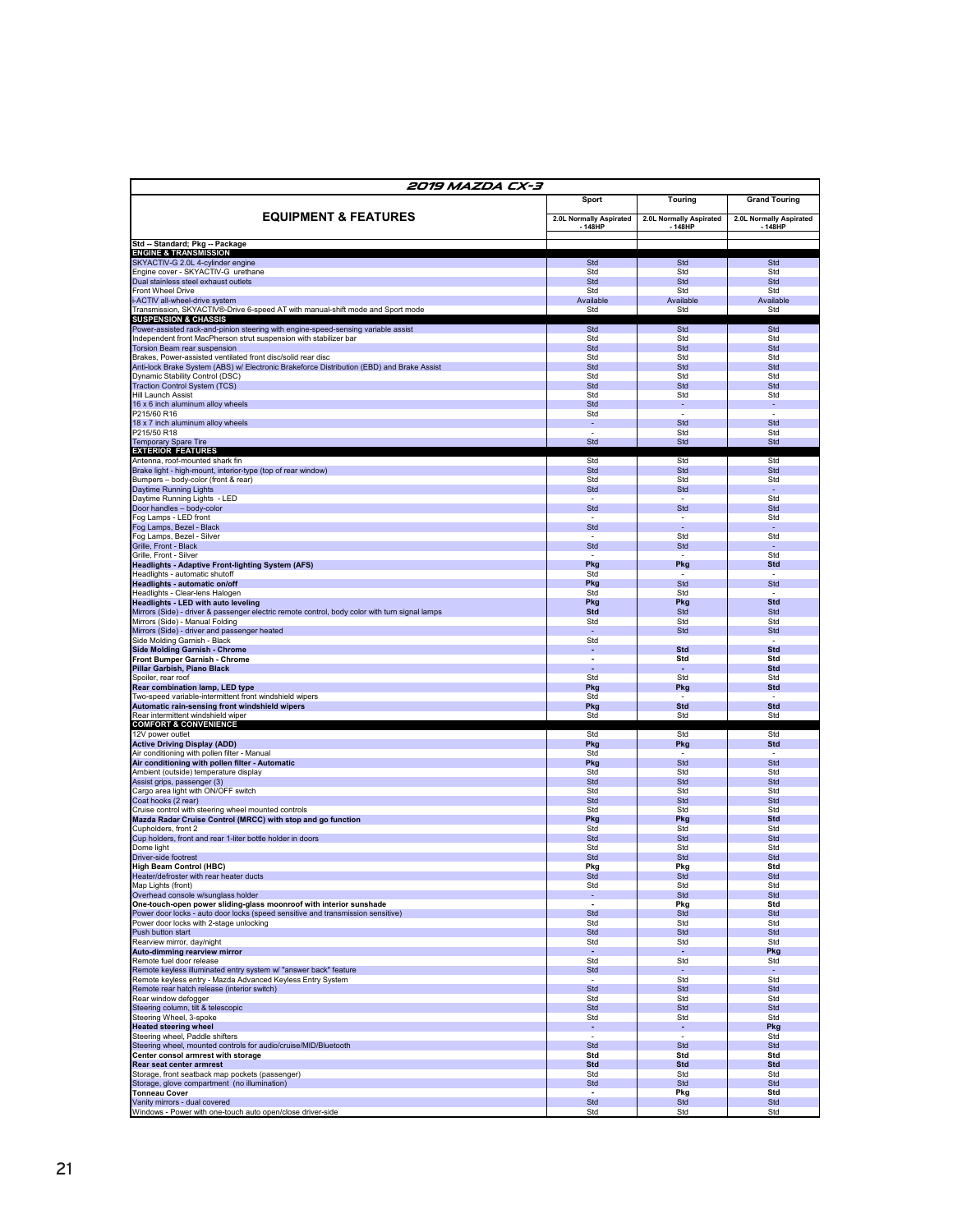| 2019 MAZDA CX-3                                                                                                                                                                                                                                    | <b>Sport</b>                              | Touring                          | <b>Grand Touring</b>             |  |
|----------------------------------------------------------------------------------------------------------------------------------------------------------------------------------------------------------------------------------------------------|-------------------------------------------|----------------------------------|----------------------------------|--|
|                                                                                                                                                                                                                                                    |                                           |                                  |                                  |  |
| <b>EQUIPMENT &amp; FEATURES</b>                                                                                                                                                                                                                    | 2.0L Normally Aspirated<br>148HP          | 2.0L Normally Aspirated<br>148HP | 2.0L Normally Aspirated<br>148HP |  |
| Std -- Standard; Pkg -- Package                                                                                                                                                                                                                    |                                           |                                  |                                  |  |
| <b>SEATING &amp; TRIM</b>                                                                                                                                                                                                                          |                                           |                                  |                                  |  |
| 5-passenger seating capacity                                                                                                                                                                                                                       | Std                                       | Std                              | Std                              |  |
| 60/40 split fold-down rear seats<br>Carpeted interior - Black                                                                                                                                                                                      | Std<br>Std                                | Std<br>Std                       | Std<br>Std                       |  |
| Decoration panel - black                                                                                                                                                                                                                           | Std                                       |                                  |                                  |  |
| Decoration panel, soft w/stitching                                                                                                                                                                                                                 | ٠                                         | Std                              | Std                              |  |
| Door armrests - black                                                                                                                                                                                                                              | Std                                       |                                  |                                  |  |
| Door armrests - red<br>Door handles (inner F & R) - silver                                                                                                                                                                                         | ٠<br>Std                                  | Std                              | Std                              |  |
| Door handles (inner F & R) - bright                                                                                                                                                                                                                | $\blacksquare$                            | Std<br>$\blacksquare$            | Std                              |  |
| Door trim, cloth                                                                                                                                                                                                                                   | Std                                       | $\sim$                           |                                  |  |
| Door trim, synthetic leather                                                                                                                                                                                                                       | $\blacksquare$                            | Std                              |                                  |  |
| Door trim, Lux Suede<br>Floor mats, front and rear - carpeted                                                                                                                                                                                      | Std                                       | Std                              | Std<br>Std                       |  |
| Headrests, adjustable - front & rear (all outboard seating positions)                                                                                                                                                                              | Std                                       | Std                              | Std                              |  |
| Headrests, whiplash-reducing front headrests                                                                                                                                                                                                       | Std                                       | Std                              | Std                              |  |
| Interior trim color - black                                                                                                                                                                                                                        | Std                                       | Std                              |                                  |  |
| Interior trim color - black, or two-tone parchment / black<br>Knee pads, front - black                                                                                                                                                             | $\sim$<br>Std                             | $\blacksquare$                   | Std                              |  |
| Knee pads, front - red                                                                                                                                                                                                                             | $\sim$                                    | Std                              | Std                              |  |
| Electronic Parking Brake w/Auto-hold                                                                                                                                                                                                               | Std                                       | Std                              | Std                              |  |
| Rear seat headrests                                                                                                                                                                                                                                | Std                                       | Std                              | Std                              |  |
| Seats, 3 position variable heated front seats (driver and passenger)<br>Seats, 6-way manual adjustable driver's seat                                                                                                                               | Std                                       | Std<br>Std                       | Std<br>Std                       |  |
| Seat, 6-way Power driver's seat w/ power lumbar support                                                                                                                                                                                            | $\overline{\phantom{a}}$                  | $\blacksquare$                   | Pkg                              |  |
| Seat, 2-position memory driver's seat                                                                                                                                                                                                              |                                           | ×,                               | Pkg                              |  |
| Seat, Manual Passenger Seat Lifter                                                                                                                                                                                                                 |                                           | Std                              | Std                              |  |
| Seats, Cloth<br>Seats, Leatherette                                                                                                                                                                                                                 | Std<br>$\overline{\phantom{a}}$           | $\sim$<br>Std                    | $\blacksquare$                   |  |
| <b>Leather-trimmed seats</b>                                                                                                                                                                                                                       | $\sim$                                    | ÷                                | <b>Std</b>                       |  |
| Shift knob - urethane: black                                                                                                                                                                                                                       | Std                                       |                                  |                                  |  |
| Shift knob - leather-wrapped; black                                                                                                                                                                                                                | $\sim$                                    | Std                              | Std                              |  |
| Steering wheel, urethane wrapped<br>Steering wheel, leather-wrapped                                                                                                                                                                                | Std<br>$\sim$                             | $\sim$<br>Std                    | Std                              |  |
| Steering wheel spoke (lower) - silver                                                                                                                                                                                                              | Std                                       | Std                              | Std                              |  |
| Audio/Phone/Entertainment/Navigation Systems                                                                                                                                                                                                       |                                           |                                  |                                  |  |
| 6-speaker sound system                                                                                                                                                                                                                             | Std                                       | Std                              |                                  |  |
| AM/FM audio system (modular) with Automatic Level Control (ALC)<br>Auxiliary audio input iack                                                                                                                                                      | Std<br>Std                                | Std<br>Std                       | Std<br>Std                       |  |
| Bose® 7-speaker audio sound system                                                                                                                                                                                                                 |                                           | Pkg                              | Std                              |  |
| Bluetooth® hands free phone & audio                                                                                                                                                                                                                | Std                                       | Std                              | Std                              |  |
| <b>HD Radio</b>                                                                                                                                                                                                                                    |                                           | Pkg                              | Std                              |  |
| 7.0" full-color touch-screen display for audio, phone, rearview camera (and available Navigation System)<br>MAZDA CONNECT™ Infotainment System                                                                                                     | Std<br>Std                                | Std<br>Std                       | Std<br>Std                       |  |
| - Infotainment system voice command                                                                                                                                                                                                                |                                           |                                  |                                  |  |
| - Radio Broadcast Data System program information                                                                                                                                                                                                  |                                           |                                  |                                  |  |
| - Aha™ internet radio integration                                                                                                                                                                                                                  |                                           |                                  |                                  |  |
| - Pandora® internet radio integration                                                                                                                                                                                                              |                                           |                                  |                                  |  |
| - Stitcher™ internet radio integration<br>- SMS text message audio delivery and reply                                                                                                                                                              |                                           |                                  |                                  |  |
| - E911 automatic emergency notification                                                                                                                                                                                                            |                                           |                                  |                                  |  |
| Multi-Function Commander Control (for 7.0" full-color touch-screen display)                                                                                                                                                                        | Std                                       | Std                              | Std                              |  |
| Navigation System<br>SiriusXM® satellite radio with 4-month trial subscription                                                                                                                                                                     | DIO Accessory<br>$\overline{\phantom{a}}$ | <b>DIO Accessory</b><br>Pkg      | Std<br>Std                       |  |
| <b>USB Port</b>                                                                                                                                                                                                                                    | Std                                       | Std                              | Std                              |  |
| <b>INSTRUMENTATION</b>                                                                                                                                                                                                                             |                                           |                                  |                                  |  |
| <b>Ambient Temperature</b>                                                                                                                                                                                                                         | Std                                       | Std                              | Std                              |  |
| Digital clock<br>Fuel level gauge                                                                                                                                                                                                                  | Std<br>Std                                | Std<br>Std                       | Std<br>Std                       |  |
| Gauges, black background with white lettering and silver surround                                                                                                                                                                                  | Std                                       | Std                              | Std                              |  |
| Speedometer - analog                                                                                                                                                                                                                               | Std                                       | Std                              |                                  |  |
| Speedometer - digital                                                                                                                                                                                                                              |                                           |                                  | Std                              |  |
| Tachometer - digital<br><b>Tachometer - analog</b>                                                                                                                                                                                                 | Std                                       | Std                              | Std                              |  |
| Trip computer, four-function including current and average fuel economy, distance-to-empty, and average vehicle speed                                                                                                                              | Std                                       | Std                              | Std                              |  |
| Trip odometers, resettable (2)                                                                                                                                                                                                                     | Std                                       | Std                              | std                              |  |
| Warning lights: brake system, high-beam headlights, turn signals/hazard warning on, check engine, engine oil pressure,<br>engine coolant "high" temp, engine coolant "low" temp, battery charge, defogger-on, air bag/front seat belt pretensioner | Std                                       | Std                              | Std                              |  |
| system, door-ajar, low fuel, Anti-lock Brake System, cruise control on, tire pressure monitoring system                                                                                                                                            |                                           |                                  |                                  |  |
| 3-point safety belts for all seating positions                                                                                                                                                                                                     | Std                                       | Std                              | Std                              |  |
| Advanced dual front air bags (SRS)                                                                                                                                                                                                                 | Std                                       | Std                              | Std                              |  |
| <b>Blind Spot Monitoring</b>                                                                                                                                                                                                                       | Std                                       | Std                              | Std                              |  |
| <b>Rear Cross Traffic Alert</b><br>Door Locks, speed sensing autolock                                                                                                                                                                              | Std<br>Std                                | Std<br>Std                       | <b>Std</b><br>Std                |  |
| Engine immobilizer anti-theft system                                                                                                                                                                                                               | Std                                       | Std                              | Std                              |  |
| Fold-away brake pedal assembly                                                                                                                                                                                                                     | Std                                       | Std                              | Std                              |  |
| Front & rear crumple zones                                                                                                                                                                                                                         | Std                                       | Std                              | Std                              |  |
| Front safety-belt pretensioners with force limiters<br>Front side-impact air bags and side air curtains (front and rear) with roll-over protection                                                                                                 | Std<br>Std                                | Std<br>Std                       | Std<br>Std                       |  |
| Keyless remote panic button feature (on key fob)                                                                                                                                                                                                   | Std                                       | Std                              | Std                              |  |
| Lane Departure Warning (LDW)                                                                                                                                                                                                                       | Pkg                                       | Pkg                              | <b>Std</b>                       |  |
| LATCH system - rear seat child safety seat lower anchors & upper tethers                                                                                                                                                                           | Std                                       | Std                              | Std                              |  |
| Passenger power window lock-out feature - driver-controlled                                                                                                                                                                                        | Std                                       | Std                              | Std                              |  |
| Rearview camera<br>Smart City Brake Support System (SCBS)                                                                                                                                                                                          | Std<br>Std                                | Std<br>Std                       | Std<br>$\sim$                    |  |
| Advanced Smart City brake Support w/Pedestrian Detection                                                                                                                                                                                           | Pkg                                       | Pkg                              | Std                              |  |
| Smart Brake Support System (SBS) w/Collision Warning                                                                                                                                                                                               | Pkg                                       | Pkg                              | <b>Std</b>                       |  |
| Side-impact door beams                                                                                                                                                                                                                             | Std                                       | Std                              | Std                              |  |
| <b>Traffic Sign Recognition (TSR)</b>                                                                                                                                                                                                              | ٠                                         |                                  | Pkg                              |  |
| Direct Tire pressure monitoring system                                                                                                                                                                                                             | Std                                       | Std                              | Std                              |  |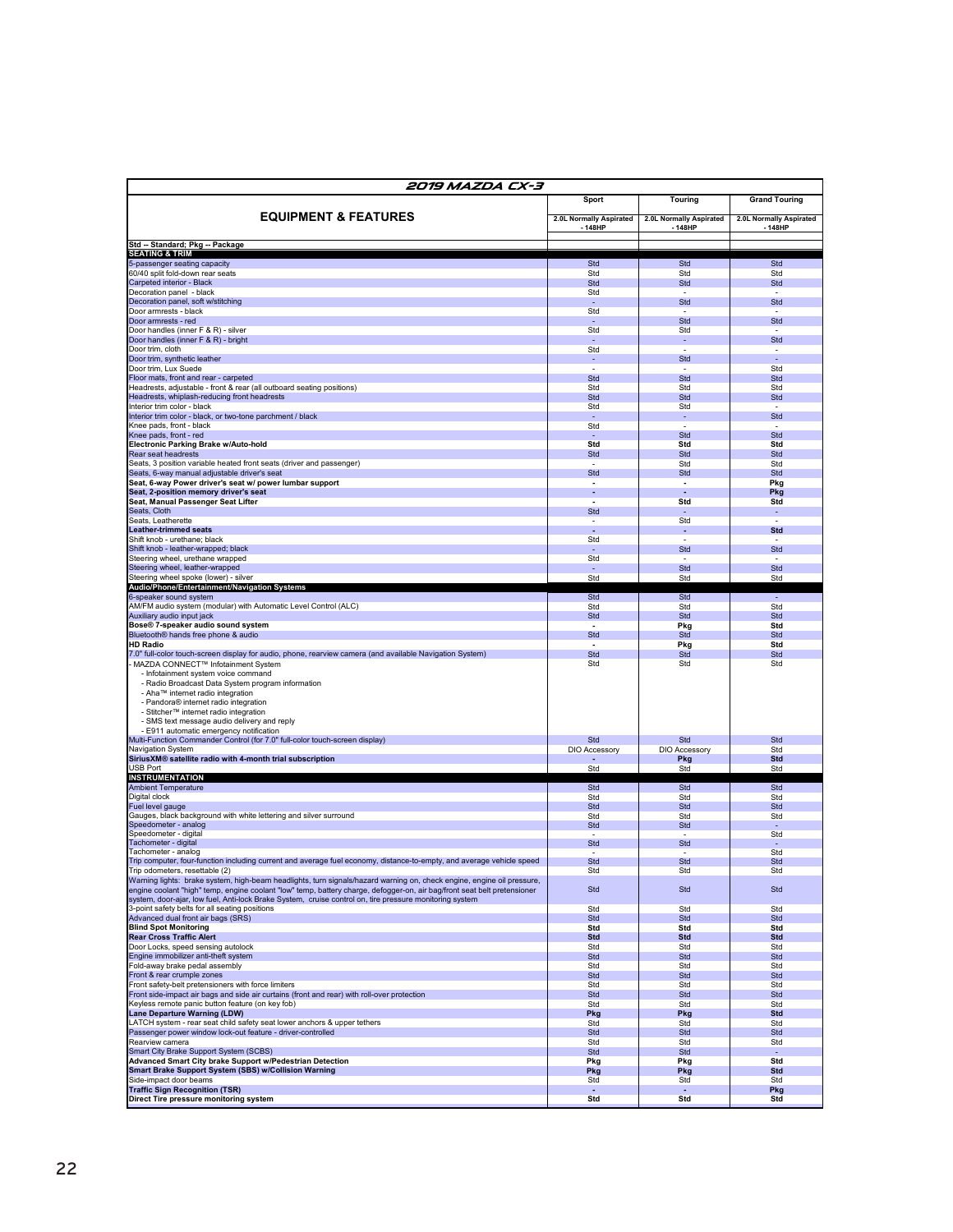| 2019 MAZDA CX-3                                                                                                                                                                                                                                                                                                                                                                                                                                                                |              |                |                         |  |
|--------------------------------------------------------------------------------------------------------------------------------------------------------------------------------------------------------------------------------------------------------------------------------------------------------------------------------------------------------------------------------------------------------------------------------------------------------------------------------|--------------|----------------|-------------------------|--|
| <b>PACKAGES &amp; OPTIONS</b>                                                                                                                                                                                                                                                                                                                                                                                                                                                  | <b>Sport</b> | <b>Touring</b> | Grand<br><b>Touring</b> |  |
| i-ACTIVSENSE Package (Sport):<br>Smart Brake Support System w/Collision Warning<br>- Advanced Smart City Brake Support w/Pedestrian Detection<br>Mazda Radar Cruise Control with stop and go function (MRCC)<br>Lane Departure Warning (LDW)<br>High Beam Control (HBC)<br>- Adaptive Front Lighting System (AFS)<br>- LED headlights and tailights<br>- Active Driving Display<br>- Automatic Climate Control<br>Rain-sensing Windshield Wipers<br>- Auto Headlights (on/off) | Opt          |                |                         |  |
| i-ACTIVSENSE Package (Touring):<br>Smart Brake Support System w/Collision Warning<br>- Advanced Smart City Bake Support w/Pedestrian Detection<br>Mazda Radar Cruise Control with stop and go function (MRCC)<br>Lane Departure Warning (LDW)<br>High Beam Control (HBC)<br>- Adaptive Front Lighting System (AFS)<br>LED headlights and taillights<br>- Active Driving Display                                                                                                |              | Opt            |                         |  |
| <b>Preferred Equipment Package (Touring):</b><br>- Power sliding-glass moonroof<br>Bose ® 7 Speaker Audio<br>Sirius XM® satellite radio<br>- HD Radio<br>Cargo Tonneau Cover                                                                                                                                                                                                                                                                                                   |              | Opt            |                         |  |
| <b>Premium Package (Grand Touring):</b><br>6-way Adjustable Power Driver's Seat<br>Driver's Power Lumbar Support<br><b>Driver's Seat Memory</b><br><b>Heated Steering Wheel</b><br>Auto-dimming rearview mirror<br>Traffic Sign Recognition (TSR)                                                                                                                                                                                                                              |              |                | Opt                     |  |
| Machine Gray Metallic Paint                                                                                                                                                                                                                                                                                                                                                                                                                                                    | Opt          | Opt            | Opt                     |  |
| Snowflake White Pearl Mica Paint<br>Soul Red Crystal Metallic Paint                                                                                                                                                                                                                                                                                                                                                                                                            | Opt<br>Opt   | Opt<br>Opt     | Opt<br>Opt              |  |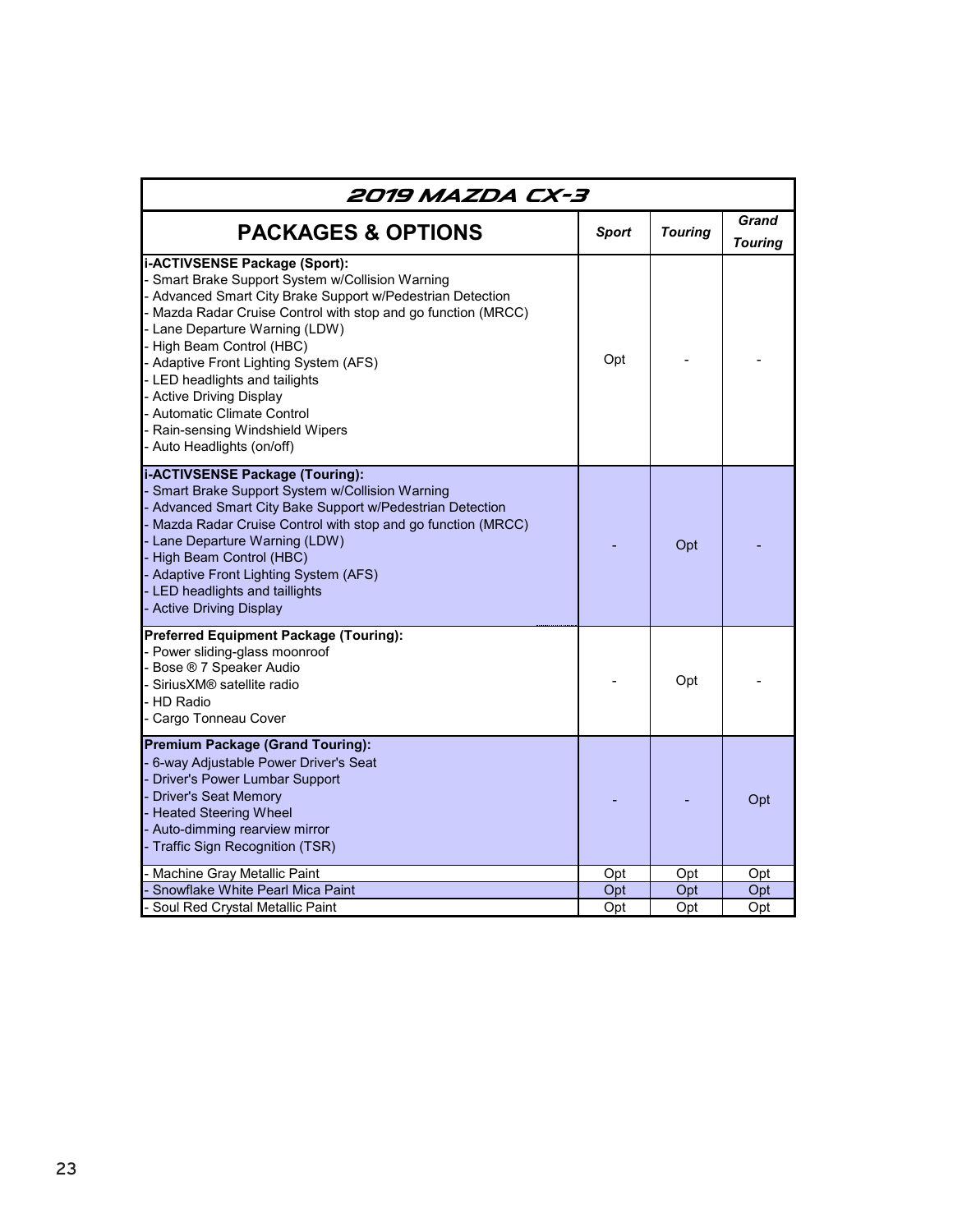| 2019 MAZDA CX-3                                                                                              |                          |                |                                 |                                 |
|--------------------------------------------------------------------------------------------------------------|--------------------------|----------------|---------------------------------|---------------------------------|
| <b>PORT ACCESSORIES</b>                                                                                      | Code                     | Sport          | <b>Touring</b>                  | Grand<br><b>Touring</b>         |
| <b>AUDIO / VISUAL ELECTRONICS</b><br>Mazda Mobile Start (Smartphone-controlled remote engine start system)   | <b>MMS</b>               | Acc            | Acc                             | Acc                             |
| Mazda Navigation System (SD Card) (Fleet Only)                                                               | <b>NVF</b>               | Acc            | Acc                             | Std                             |
| <b>EXTERIOR</b>                                                                                              |                          |                |                                 |                                 |
| Front and Rear Bumper Trim Package (Lower bumper trim, silver)<br><b>Rear Bumper Guard</b>                   | 1BT<br><b>RBG</b>        | Acc<br>Acc     | Acc<br>Acc                      | Acc<br>Acc                      |
| Rear Parking Sensors (audible type)                                                                          | <b>PSR</b>               | Acc            | Acc                             | Acc                             |
| Roof Rack Side Rails (Low-profile type, silver)                                                              | <b>RCK</b>               | Acc            | Acc                             | Acc                             |
| <b>Wheel Locks</b>                                                                                           | WLK                      | Acc            | Acc                             | Acc                             |
| <b>INTERIOR</b>                                                                                              |                          |                |                                 |                                 |
| Cargo Net<br>Frameless Auto-Dimming Rearview Mirror with Homelink®                                           | <b>CGN</b><br><b>MRF</b> | Acc<br>Acc     | Acc<br>Acc                      | Acc<br>Acc *                    |
| Door Sill Trim Plates (Scuff Plates)                                                                         | <b>SCP</b>               | Acc            | Acc                             | Acc                             |
| Floor Mats, All Weather                                                                                      | <b>FLA</b>               | Acc            | Acc                             | Acc                             |
| Interior Lighting Kit                                                                                        | ILK                      | Acc            | Acc                             | Acc                             |
| * N/A with Premium Package                                                                                   |                          |                |                                 |                                 |
| <b>DEALER ACCESSORIES</b>                                                                                    |                          | Sport          | <b>Touring</b>                  | Grand<br><b>Touring</b>         |
| <b>AUDIO / VISUAL ELECTRONICS</b>                                                                            |                          |                |                                 |                                 |
| 3.5mm Audio Cable<br>LED Bulbs (for Cargo, Map, and Room Lamps)                                              |                          | Acc<br>Acc     | Acc<br>Acc                      | Acc<br>Acc                      |
| Mazda Mobile Start (Smartphone-controlled remote engine start system)                                        |                          | Acc            | Acc                             | Acc                             |
| Navigation System (SD Card)                                                                                  |                          | Acc            | Acc                             | Std                             |
| Remote Engine Start (2-way key fob type)                                                                     |                          | Acc            | Acc                             | Acc                             |
| <b>EXTERIOR</b><br>Car Cover                                                                                 |                          | Acc            | Acc                             | Acc                             |
| Car Cover Cable & Lock                                                                                       |                          | Acc            | Acc                             | Acc                             |
| Front Bumper Trim (Lower bumper trim, silver)                                                                |                          | Acc            | Acc                             | Acc                             |
| License Plate Frames (Various Styles)                                                                        |                          | Acc            | Acc                             | Acc                             |
| License Plate Frame Gift Sets (Various Styles)                                                               |                          | Acc            | Acc                             | Acc                             |
| Mazda Keychains (Various Styles)<br>Mazda Valve Stem Caps (Black or Chrome)                                  |                          | Acc<br>Acc     | Acc<br>Acc                      | Acc<br>Acc                      |
| <b>Moonroof Wind Deflector</b>                                                                               |                          | $\overline{a}$ | $Acc$ ***                       | Acc                             |
| Rear Bumper Guard                                                                                            |                          | Acc            | Acc                             | Acc                             |
| Rear Bumper Trim (Lower bumper trim, silver)                                                                 |                          | Acc            | Acc                             | Acc                             |
| Rear Parking Sensors (audible type)                                                                          |                          | Acc            | Acc                             | Acc                             |
| Roof Rack Crossbars (black)<br>Roof Rack Side Rails (Low-profile type, silver)                               |                          | Acc **<br>Acc  | Acc <sup>**</sup><br>Acc        | Acc <sup>**</sup><br>Acc        |
| Roof Rack Attachment - Bike Carrier                                                                          |                          | Acc            | Acc                             | Acc                             |
| Roof Rack Attachment - Cargo Box, Short                                                                      |                          | Acc            | Acc                             | Acc                             |
| Roof Rack Attachment - Luggage Basket w/ Net                                                                 |                          | Acc            | Acc                             | Acc                             |
| Roof Rack Attachment - Kayak Carrier                                                                         |                          | Acc            | Acc                             | Acc                             |
| Roof Rack Attachment - Ski / Snowboard Carrier<br>Roof Rack Attachment - Surfboard Carrier                   |                          | Acc<br>Acc     | Acc<br>Acc                      | Acc<br>Acc                      |
| Side Window Deflectors - Acrylic                                                                             |                          | Acc            | Acc                             | Acc                             |
| Splash Guards, Front                                                                                         |                          | Acc            | Acc                             | Acc                             |
| Splash Guards, Rear                                                                                          |                          | Acc            | Acc                             | Acc                             |
| Touch-Up Paint                                                                                               |                          | Acc            | Acc                             | Acc                             |
| Wheel, 16" Alloy (Gunmetal finish, Mazda3 OE Design)<br>Wheel, 18" Alloy (Two-tone Silver / Dark, OE Design) |                          | Acc<br>Acc     | $\overline{\phantom{a}}$<br>Std | $\overline{\phantom{a}}$<br>Std |
| Wheel, 18" Alloy (Gunmetal, Mazda3 OE Design)                                                                |                          | Acc            | Acc                             | Acc                             |
| Wheel, 18" Alloy (Bright Silver, Mazda3 OE Design)                                                           |                          | Acc            | Acc                             | Acc                             |
| Wheel Locks (Black or Chrome)                                                                                |                          | Acc            | Acc                             | Acc                             |
| <b>INTERIOR</b><br>All-Weather Floor Mats (with CX-3 logo)                                                   |                          |                |                                 |                                 |
| <b>Alloy Pedals</b>                                                                                          |                          | Acc<br>Acc     | Acc<br>Acc                      | Acc<br>Acc                      |
| Ashtray w/ LED Illumination                                                                                  |                          | Acc            | Acc                             | Acc                             |
| Cargo Net                                                                                                    |                          | Acc            | Acc                             | Acc                             |
| Cargo Tonneau Cover (OE type)                                                                                |                          | Acc            | Acc / Pkg                       | Std                             |
| Cargo Tote (collapsible type w/ Mazda logo)<br>Cargo Tray (with CX-3 logo)                                   |                          | Acc            | Acc                             | Acc                             |
| Door Sill Trim Plates                                                                                        |                          | Acc<br>Acc     | Acc<br>Acc                      | Acc<br>Acc                      |
| <b>First Aid Kit</b>                                                                                         |                          | Acc            | Acc                             | Acc                             |
| Frameless Auto-Dimming Mirror with Homelink®                                                                 |                          | Acc            | Acc                             | Acc *                           |
| Interior Lighting Kit (White LED illumination)                                                               |                          | Acc            | Acc                             | Acc                             |
| Roadside Assistance Kit                                                                                      |                          | Acc            | Acc                             | Acc                             |
| Soft Cargo Liner (with bumper protection)<br>Windshield Sunscreen (folding type w/ Mazda logo)               |                          | Acc<br>Acc     | Acc<br>Acc                      | Acc<br>Acc                      |
|                                                                                                              |                          |                |                                 |                                 |

\* N/A with Premium Package \*\* Requires Roof Rack Side Rails \*\*\* Requires Touring Preferred Equipment Package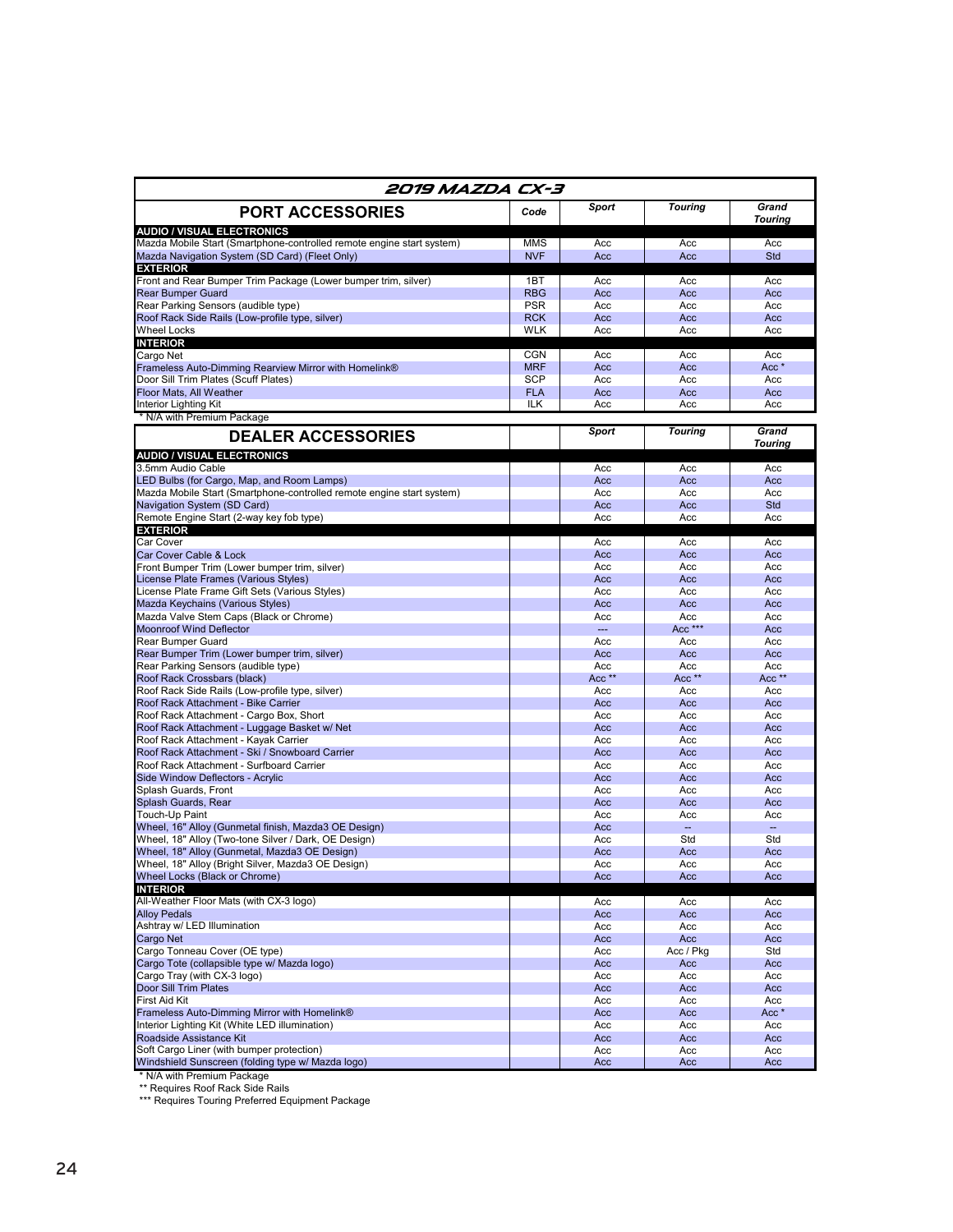| 2019 MAZDA CX-3             |                                       |                  |                    |              |                        |  |  |
|-----------------------------|---------------------------------------|------------------|--------------------|--------------|------------------------|--|--|
|                             | <b>INTERIOR &amp; EXTERIOR COLORS</b> |                  |                    |              |                        |  |  |
|                             | <b>INTERIOR</b>                       |                  |                    |              |                        |  |  |
|                             |                                       | <b>Sport</b>     | <b>Touring</b>     |              | <b>Grand Touring</b>   |  |  |
|                             |                                       | <b>CLOTH</b>     | <b>LEATHERETTE</b> |              | <b>LEATHER</b>         |  |  |
| <b>COLOR</b><br><b>CODE</b> | <b>EXTERIOR COLOR</b>                 | <b>Black</b>     | <b>Black</b>       | <b>Black</b> | <b>Black/Parchment</b> |  |  |
|                             |                                       | D <sub>0</sub> E | D <sub>0</sub> F   | DY3          | D <sub>0</sub> H       |  |  |
| 47A                         | Ceramic Metallic                      | ▬                | ■                  |              |                        |  |  |
| 42M                         | Deep Crystal Blue Mica                |                  |                    | ■            |                        |  |  |
| 45B                         | <b>Eternal Blue Mica</b>              |                  |                    |              |                        |  |  |
| 41W                         | Jet Black Mica                        |                  | ■                  |              |                        |  |  |
| 46G                         | Machine Gray Metallic                 |                  | п                  |              |                        |  |  |
| 25D                         | Snowflake White Pearl Mica            | ▬                | ■                  |              |                        |  |  |
| 46V                         | Soul Red Crystal Metallic             | ■                | ■                  |              |                        |  |  |
| 42S                         | <b>Titanium Flash Mica</b>            |                  |                    |              |                        |  |  |

Legend:

 $\blacksquare$  = Available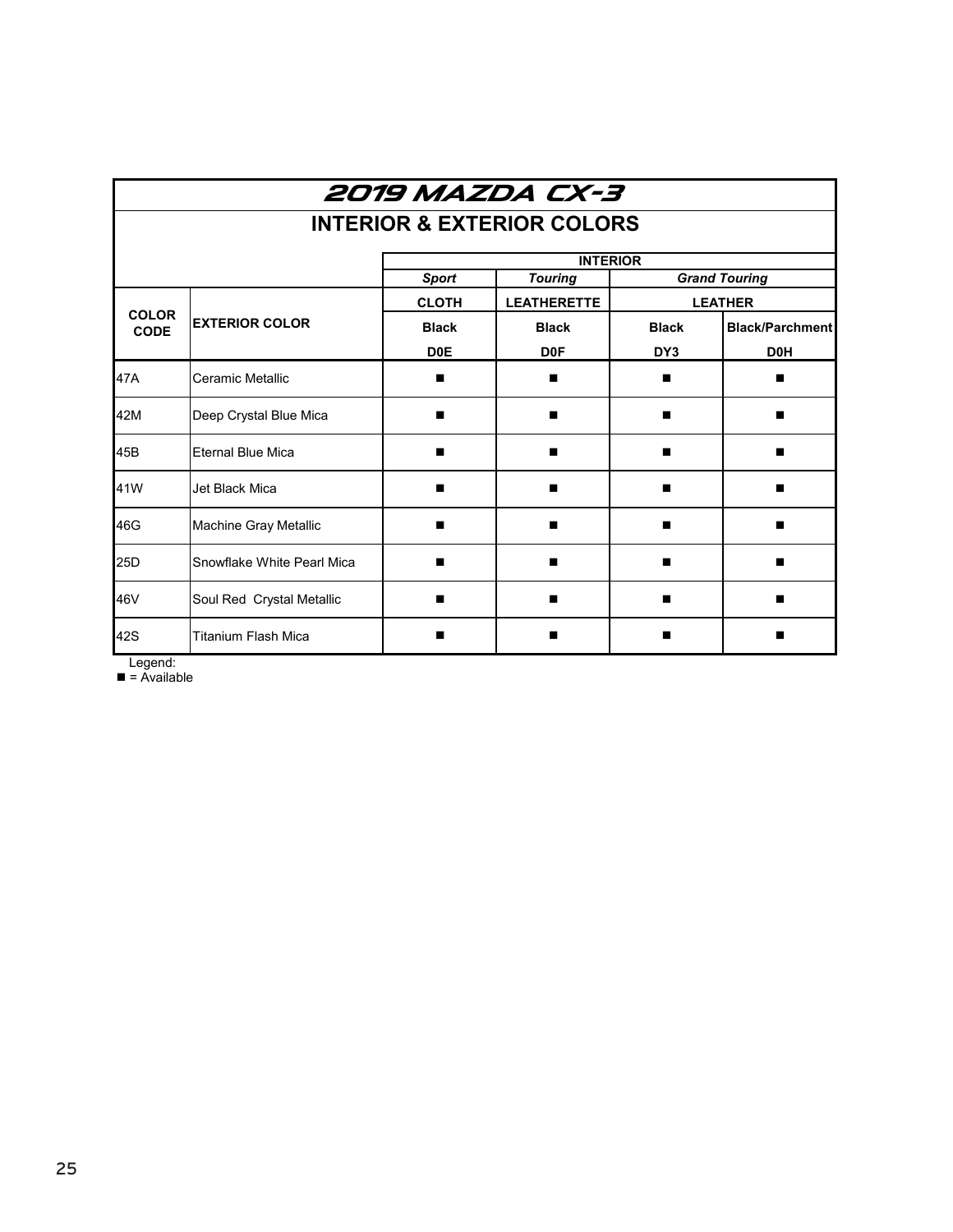| 2019 MAZDA CX-3                                                         |                                                    |                    |                                               |                      |  |
|-------------------------------------------------------------------------|----------------------------------------------------|--------------------|-----------------------------------------------|----------------------|--|
| <b>SPECIFICATIONS</b>                                                   |                                                    |                    |                                               |                      |  |
|                                                                         |                                                    | Sport              | <b>Touring</b>                                | <b>Grand Touring</b> |  |
| <b>ENGINE</b>                                                           |                                                    |                    |                                               |                      |  |
| Engine Type                                                             |                                                    |                    | I4 DOHC 16 Valve                              |                      |  |
| Horsepower, SAE net                                                     |                                                    |                    | 148hp @ 6,000 rpm                             |                      |  |
| Torque, SAE net                                                         |                                                    |                    | 146ft-lb @ 2,800 rpm                          |                      |  |
| Displacement (cubic inches/cc)                                          |                                                    |                    | 121.9/1998                                    |                      |  |
| Bore x Stroke (inches/mm)                                               |                                                    |                    | 3.29 x 3.59 / 83.5 x 91.2                     |                      |  |
| Compression Ratio                                                       |                                                    |                    | 13.0:1                                        |                      |  |
| Fuel System                                                             |                                                    |                    | Advanced Direct Injection                     |                      |  |
| Recommended Fuel                                                        |                                                    |                    | 87 Octane                                     |                      |  |
| Oil Type                                                                |                                                    |                    | <b>SAE 0W-20</b>                              |                      |  |
| Valvetrain                                                              |                                                    |                    | 4 valves per cylinder, Variable-Valve Timing  |                      |  |
| Engine Block Material                                                   |                                                    |                    | Aluminum Alloy                                |                      |  |
| Cylinder Head Material                                                  |                                                    |                    | Aluminum Alloy                                |                      |  |
| Emission Regulation (CAL/FED)                                           |                                                    |                    | ULEV/T2B5                                     |                      |  |
| Ignition System                                                         |                                                    |                    | Distributor-Less Ignition                     |                      |  |
| Battery                                                                 |                                                    |                    | 12V-60Ah/20HR or 12V-65Ah/20HR                |                      |  |
| <b>DRIVETRAIN</b>                                                       |                                                    |                    |                                               |                      |  |
| Drive Wheel:                                                            |                                                    |                    | FWD / AWD                                     |                      |  |
| Transmission:                                                           |                                                    |                    | 6-Speed AT                                    |                      |  |
| Clutch Type:                                                            |                                                    |                    | Torque converter with electronic lockup       |                      |  |
| Ratios (:1)                                                             | 1st                                                |                    | 3.552                                         |                      |  |
|                                                                         | 2nd                                                |                    | 2.022                                         |                      |  |
|                                                                         | 3rd                                                |                    | 1.452                                         |                      |  |
|                                                                         | 4th                                                |                    | 1.000                                         |                      |  |
|                                                                         | 5th                                                |                    | 0.708                                         |                      |  |
|                                                                         | 6th                                                |                    | 0.599                                         |                      |  |
|                                                                         | Reverse                                            |                    | 3.893                                         |                      |  |
|                                                                         | <b>Final Drive</b>                                 |                    | 4.325                                         |                      |  |
| <b>CHASSIS</b>                                                          |                                                    |                    |                                               |                      |  |
| Body Type                                                               |                                                    |                    | 5 passenger, SUV, unibody with Ring Structure |                      |  |
| Front Suspension                                                        |                                                    |                    | Independent, MacPherson Strut                 |                      |  |
| Rear Suspension                                                         | <b>Torsion Beam</b>                                |                    |                                               |                      |  |
| <b>Shock Absorbers</b>                                                  | Twin tube                                          |                    |                                               |                      |  |
| <b>Steering Type</b>                                                    | Rack-and-pinion                                    |                    |                                               |                      |  |
| <b>Power Assist</b><br>Turning Circle, Curb to Curb (Diameter - feet/m) | Electric Power Assist Steering (EPAS)              |                    |                                               |                      |  |
| Turning Circle, Wall to Wall (Diameter - feet/m)                        | 34.8 / 10.6                                        |                    |                                               |                      |  |
| <b>Braking System</b>                                                   | 37.4 / 11.4                                        |                    |                                               |                      |  |
| Front Brakes (inches/mm)                                                | Diagonal Hydralic                                  |                    |                                               |                      |  |
| Rear Brakes (inches/mm)                                                 | 11.02 / 280 (FWD); 11.6 / 295 (AWD)<br>11.06 / 281 |                    |                                               |                      |  |
| Parking Brake                                                           |                                                    |                    | Mechanical (lever type)                       |                      |  |
| Wheels                                                                  |                                                    | 16"Alloy:16X6 1/2J | 18"Alloy: 18X7J                               |                      |  |
| Tires                                                                   |                                                    | P215/60R16 94H     | P215/50/R18 92V                               |                      |  |
| Brand                                                                   |                                                    |                    | Yokohama                                      |                      |  |
| Temporary Spare Tire                                                    |                                                    |                    | T125/90D16 98M                                |                      |  |
| Total Curb Weight (lbs)                                                 | <b>FWD</b>                                         |                    | 2,809                                         |                      |  |
|                                                                         | AWD                                                |                    | 2,952                                         |                      |  |
| Total Gross Vehicle Weight (Ibs)                                        | <b>FWD</b>                                         |                    | 3840                                          |                      |  |
|                                                                         | <b>AWD</b>                                         |                    | 3.990                                         |                      |  |